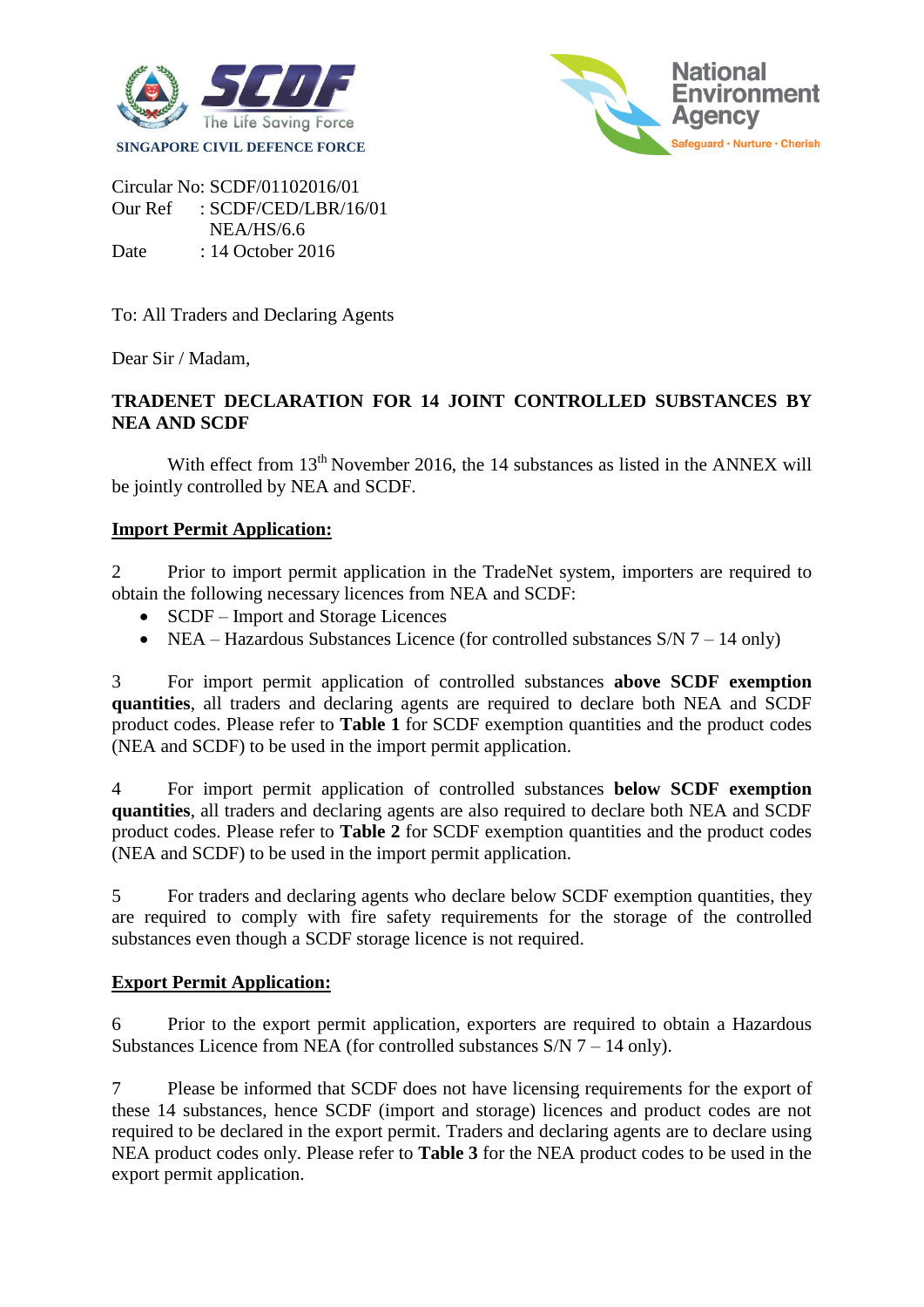



8 Should you have any enquiries, please contact:

## **SCDF**

- i) Mr Mahaintharan @ 6848 1429 or email at [K Mahaintharan@scdf.gov.sg](mailto:K%20Mahaintharan@scdf.gov.sg)
- ii) Mr Muhathir @ 6848 1442 or email at [Muhathir\\_Mohamad@scdf.gov.sg](mailto:Muhathir_Mohamad@scdf.gov.sg)

### NEA

- i) Ms Chia Lee Leng @ 6731 9665 or email at [chia\\_lee\\_leng@nea.gov.sg](mailto:chia_lee_leng@nea.gov.sg)
- ii) Ms Tan Hwee Hong @ 6708 6132 or email at [tan\\_hwee\\_hong@nea.gov.sg](mailto:tan_hwee_hong@nea.gov.sg)

This is a joint message from the National Environment Agency (NEA), and the Singapore Civil Defence Force (SCDF).

*(This is a computer-generated circular and requires no signature.)*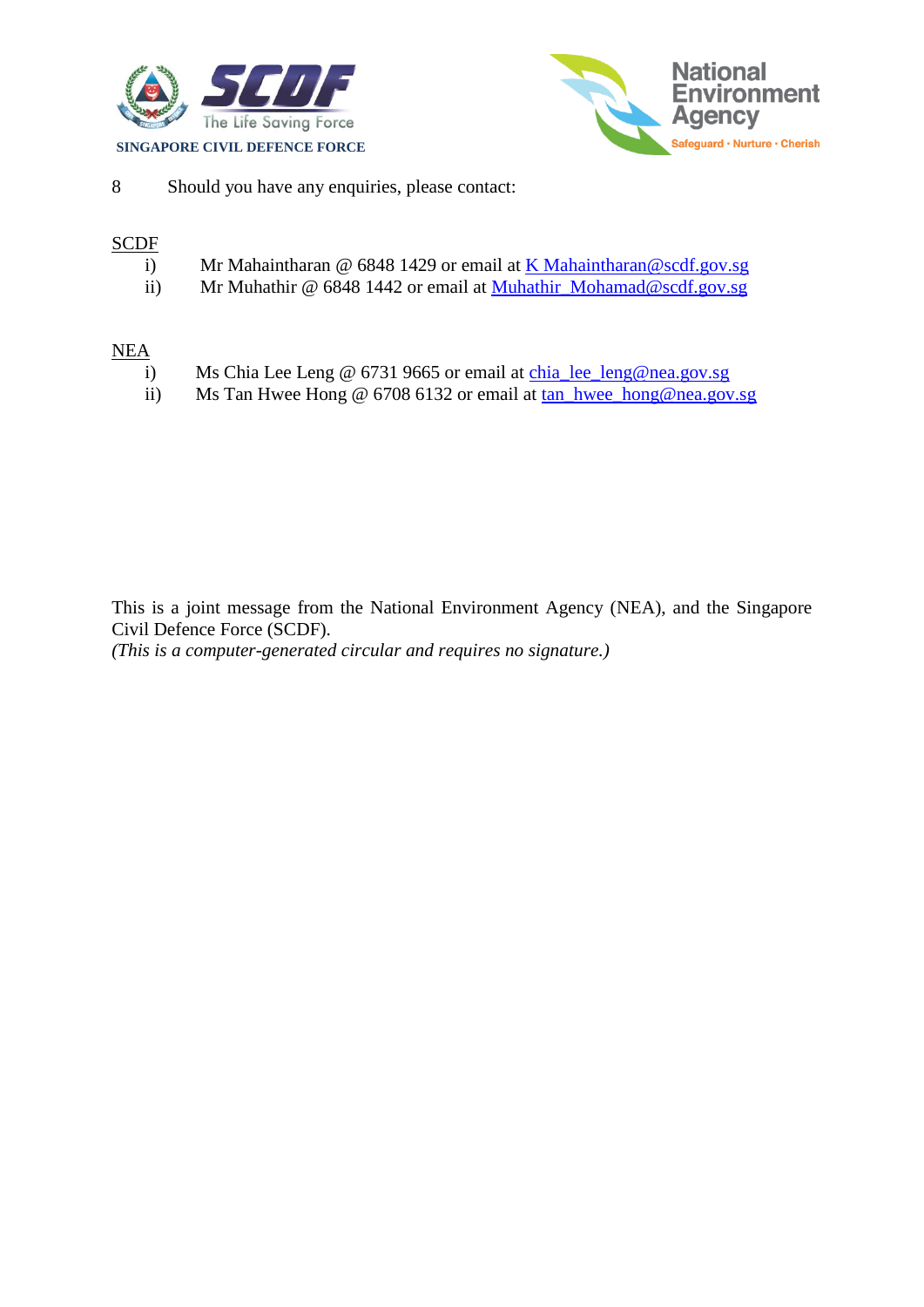



### **ANNEX**

Table 1: NEA and SCDF Product Codes for Import Declaration of Controlled Substances **Above SCDF Exemption Quantity**:

| S/N            | <b>Controlled Substances</b>                                                                     | <b>SCDF</b> Exemption<br><b>Qty (Gross Weight)</b> | <b>HS Code</b> | <b>SCDF Product Code</b> | <b>NEA Product Code</b> |
|----------------|--------------------------------------------------------------------------------------------------|----------------------------------------------------|----------------|--------------------------|-------------------------|
|                | Difluoroethane (HFC-152a)                                                                        | $130 \text{ kg}$                                   | 29033990       | SCDDFE1030G1             | PCDHFC152               |
| $\overline{2}$ | 1,1-Difluoroethylene (HFC-1132a)                                                                 | $130 \text{ kg}$                                   | 29033990       | SCDDFE1959G1             | PCDHFC132               |
| 3              | Difluoromethane (HFC-32)                                                                         | $130 \text{ kg}$                                   | 29033990       | SCDDFM3252G1             | PCDHFC032               |
| 4              | Methylfluoride (Fluoromethane) (HFC-41)                                                          | 130 kg                                             | 29033990       | SCDMEF2454G1             | PCDHFC041               |
| 5              | $1,1,1,3,3$ -pentafluorobutane<br>(Pentafluorobutane) (HFC-365mfc)                               | 20 litres                                          | 29033990       | SCDPFB1993L2             | PCDHFC365               |
| 6              | 1,1,1-Trifluoroethane (HFC-143a)                                                                 | $130 \text{ kg}$                                   | 29033990       | SCDTFE2035G1             | PCDHFC143               |
|                | 1-Chloro-1, 1-difluoroethane (HCFC-142b)                                                         | $130 \text{ kg}$                                   | 29037400       | SCDCDEL2517G1            | PCDODC034               |
| 8              | Ethyl isocyanate                                                                                 | 20 litres                                          | 29291090       | SCDEIC2481L1             | PCDETH116               |
| 9              | Isobutyl isocyanate                                                                              | 20 litres                                          | 29291090       | SCDIBI2486L1             | PCDISO116               |
| 10             | Isopropyl isocyanate                                                                             | 20 litres                                          | 29291090       | SCDIPI2483L1             | PCDISO117               |
| 11             | Methoxymethyl isocyanate                                                                         | 20 litres                                          | 29291090       | SCDMMI2605L1             | PCDMET123               |
| 12             | Azodi (methylbutyronitrile) /<br>2,2'-Azobis(2-methylbutyronitrile)                              | $10 \text{ kg}$                                    | 29270090       | SCDAMB3030S2             | PCDAZ0111               |
| 13             | Azobis (dimethylvaleronitrile) /<br>2,2'-Azobis(2,4-dimethylvaleronitrile)                       | $10 \text{ kg}$                                    | 29270090       | SCDADV3236S2             | PCDAZ0112               |
| 14             | Azobis (methylpropionitrile), Azobis-<br>isobutyronitrile $/ 2,2'$ -<br>Azobis(isobutyronitrile) | $10 \text{ kg}$                                    | 29270090       | SCDAMP2952S2             | PCDAZ0113               |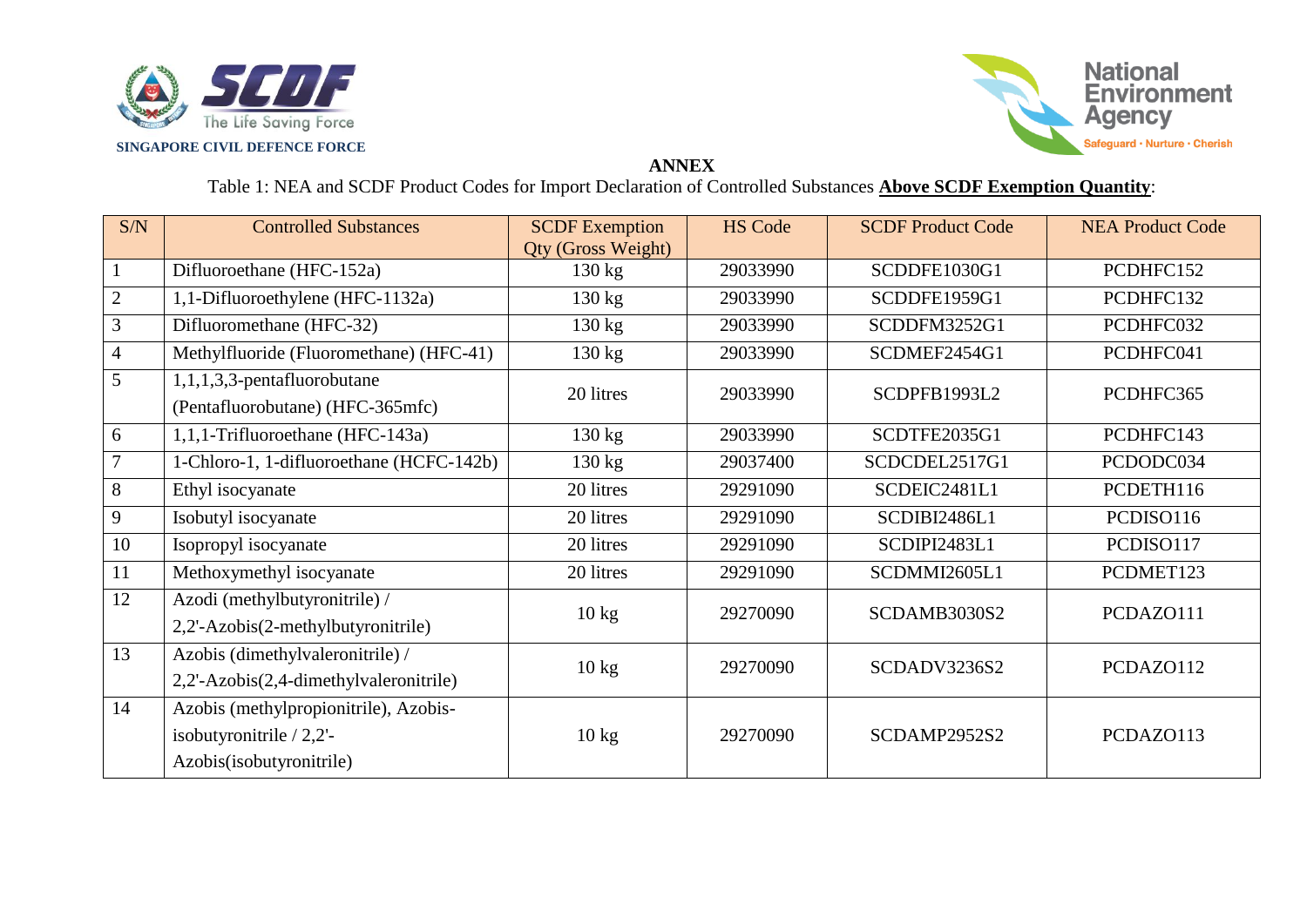



### **ANNEX**

Table 2: NEA and SCDF Product Codes for Import Declaration of Controlled Substances **Below SCDF Exemption Quantity**:

| S/N                      | <b>Controlled Substances</b>                                                                    | <b>SCDF</b> Exemption<br>Qty (Gross Weight) | <b>HS Code</b> | <b>SCDF Product Code</b> | <b>NEA Product Code</b> |
|--------------------------|-------------------------------------------------------------------------------------------------|---------------------------------------------|----------------|--------------------------|-------------------------|
|                          | Difluoroethane (HFC-152a)                                                                       | $130 \text{ kg}$                            | 29033990       | <b>SCDFMGMISC</b>        | PCDHFC152               |
| $\overline{2}$           | 1,1-Difluoroethylene (HFC-1132a)                                                                | $130 \text{ kg}$                            | 29033990       | <b>SCDFMGMISC</b>        | PCDHFC132               |
| $\overline{3}$           | Difluoromethane (HFC-32)                                                                        | $130 \text{ kg}$                            | 29033990       | <b>SCDFMGMISC</b>        | PCDHFC032               |
| $\overline{\mathcal{A}}$ | Methylfluoride (Fluoromethane) (HFC-41)                                                         | $130 \text{ kg}$                            | 29033990       | <b>SCDFMGMISC</b>        | PCDHFC041               |
| 5                        | $1,1,1,3,3$ -pentafluorobutane<br>(Pentafluorobutane) (HFC-365mfc)                              | 20 litres                                   | 29033990       | <b>SCDFMLAMISC</b>       | PCDHFC365               |
| 6                        | 1,1,1-Trifluoroethane (HFC-143a)                                                                | $130 \text{ kg}$                            | 29033990       | <b>SCDFMGMISC</b>        | PCDHFC143               |
| 7                        | 1-Chloro-1, 1-difluoroethane (HCFC-142b)                                                        | $130 \text{ kg}$                            | 29037400       | <b>SCDFMGMISC</b>        | PCDODC034               |
| 8                        | Ethyl isocyanate                                                                                | 20 litres                                   | 29291090       | <b>SCDFMLAMISC</b>       | PCDETH116               |
| 9                        | Isobutyl isocyanate                                                                             | 20 litres                                   | 29291090       | <b>SCDFMLAMISC</b>       | PCDISO116               |
| 10                       | Isopropyl isocyanate                                                                            | 20 litres                                   | 29291090       | <b>SCDFMLAMISC</b>       | PCDISO117               |
| 11                       | Methoxymethyl isocyanate                                                                        | 20 litres                                   | 29291090       | <b>SCDFMLAMISC</b>       | PCDMET123               |
| 12                       | Azodi (methylbutyronitrile) /<br>2,2'-Azobis(2-methylbutyronitrile)                             | $10 \text{ kg}$                             | 29270090       | <b>SCDFMSMISC</b>        | PCDAZ0111               |
| 13                       | Azobis (dimethylvaleronitrile) /<br>2,2'-Azobis(2,4-dimethylvaleronitrile)                      | $10 \text{ kg}$                             | 29270090       | <b>SCDFMSMISC</b>        | PCDAZ0112               |
| 14                       | Azobis (methylpropionitrile), Azobis-<br>isobutyronitrile $/ 2,2'-$<br>Azobis(isobutyronitrile) | $10 \text{ kg}$                             | 29270090       | <b>SCDFMSMISC</b>        | PCDAZ0113               |